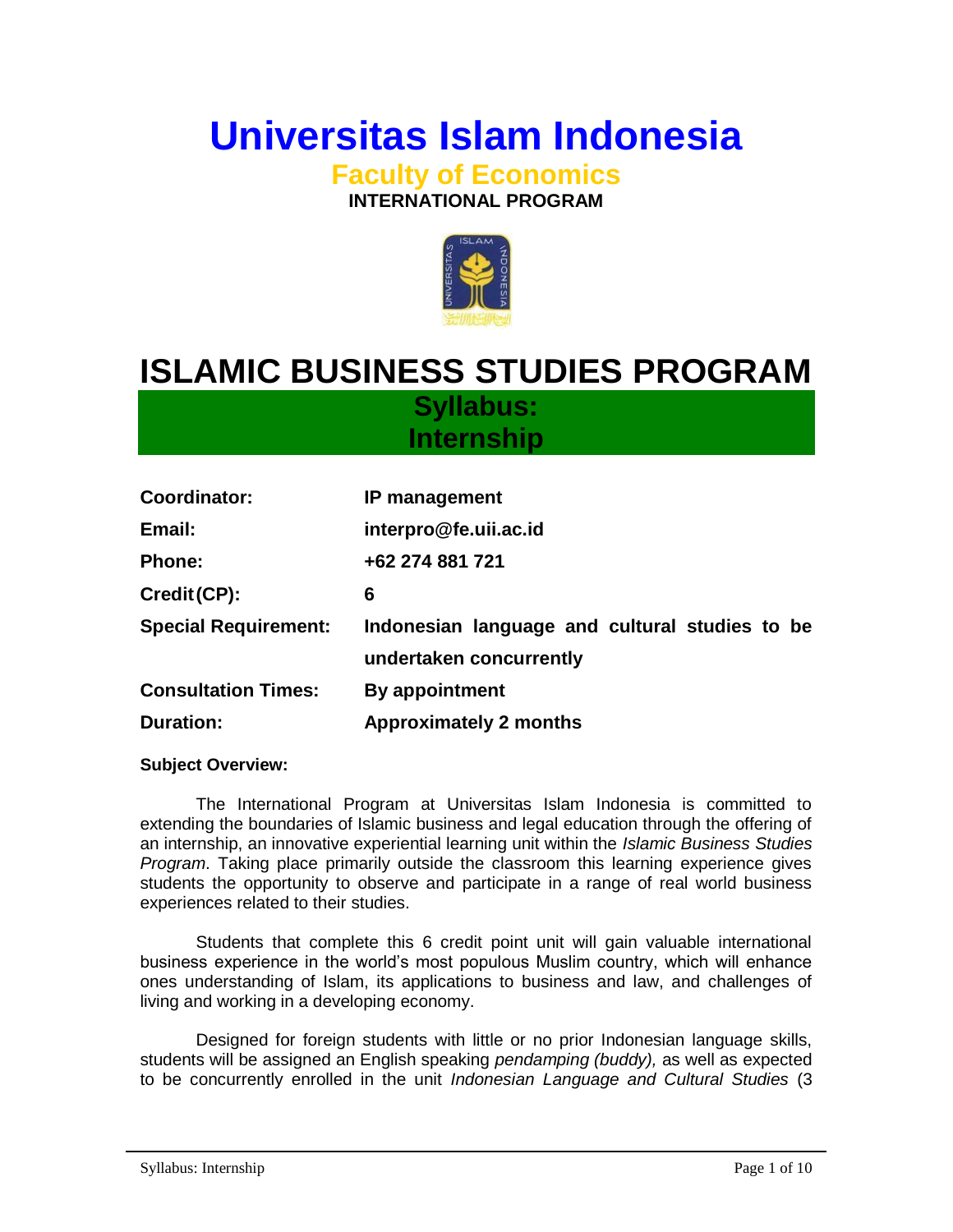credit points) to ease the transition into the Indonesian working environment. This special requirement may be waived for students with a command of the language.

While undertaking the internship placement a minimum of 24 hours per week throughout the semester, students work with an academic supervisor to provide guidance and to help them link their practical work with academic requirements of the unit.

**Important Note:** In addition to this internship it is expected that students will undertake a total of 12 -15 credit points worth of subjects throughout the semester. All additional lectures are taught in English by Indonesian academics encompassing Islamic Law, Islamic Philosophy and Islamic Business.

#### **Subject Objectives:**

Upon completion of this experimental unit, the student will be able to:

- 1. Communicate an understanding of the business practices in Indonesia, encompassing the challenges of working and living in a developing country
- 2. Negotiate a program of activities that provide firstly, value to the host organisation, and secondly, value in self-development
- 3. Demonstrate their ability to work effectively under direction, independently and as part of a team
- 4. Understand the importance of adapting to oneself to be culturally sensitive and diplomatic
- 5. Demonstrate an understanding of Islamic values and their application to business
- 6. Reflect on the internship and interpret their experience in terms of academic theory

#### **Internship Sites on Offer**

#### The internship sites on offer are attached.

**Important Note:** Partnerships between the faculty of economics and organisations throughout Yogyakarta are continually growing. Be sure to contact IP management to receive an updated list of internship placements before commencing this unit. IP management negotiates placements based on student interest and specialisation.

#### **Teaching Method:**

This is an experiential learning unit, and as such requires no formal lectures. Students will attend host organizations during 9 weeks with 8 hours per day (minimum) for 3 days per week to fulfill the minimum of 216 internship hours. And students must make a final internship report for 30 hours so that the total hours should be 246 hours. Students will be progressively in contact with an academic supervisor appointed to them for assistance.

#### *Supervision:*

 The initial student application and meeting with the proposed host organization, academic supervisor and student during the first 2 weeks of the semester will be used to develop a schedule that allows flexibility with other subjects taken concurrently. This will also determine the suitability of the student and the relevance of the proposed internship.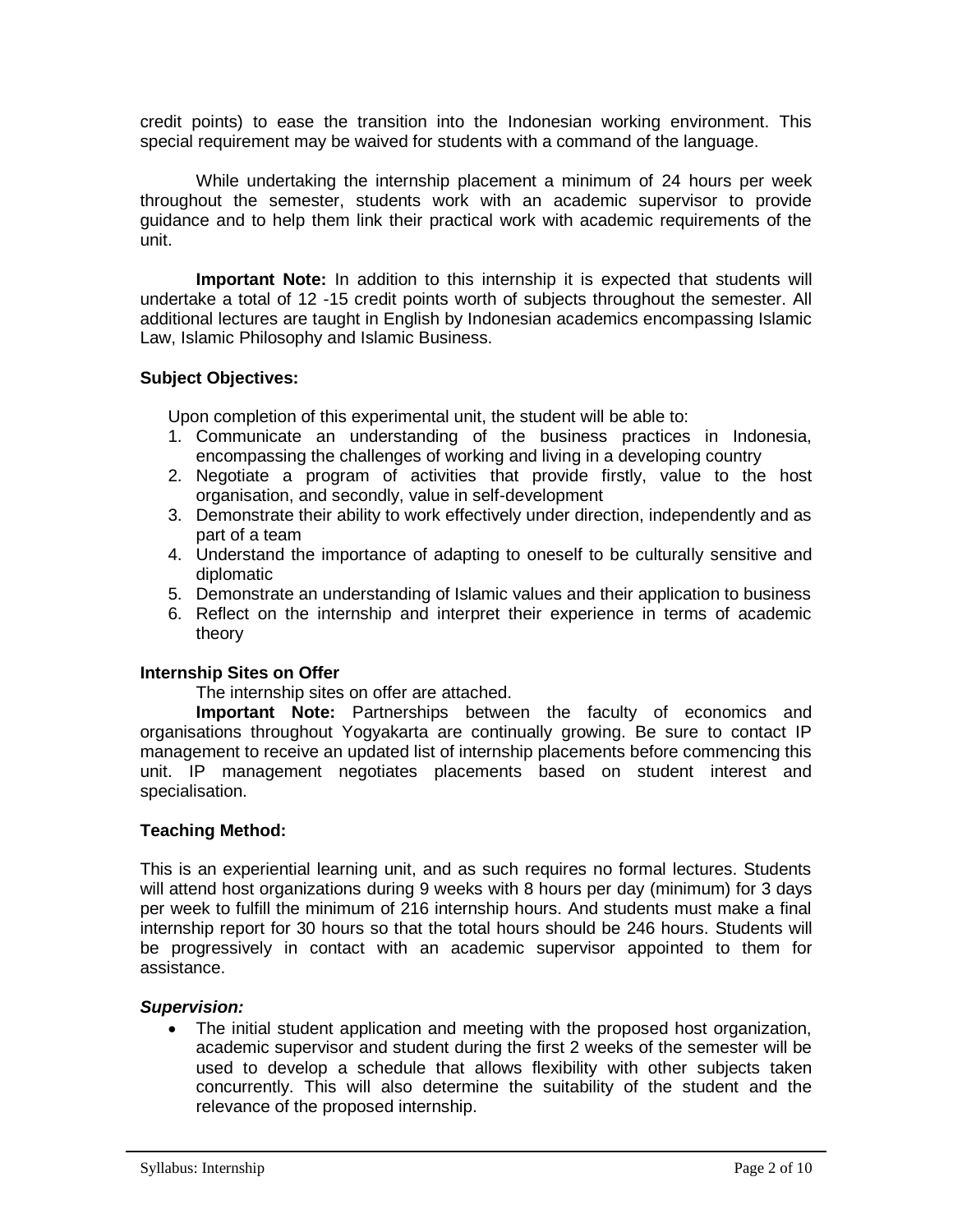- The student will be briefed about assessment requirements and their relation to the internship experience by their assigned academic supervisor.
- The academic supervisor will liaise with the student and host organization during the internship which will include site visits where appropriate.

**Important Note:** The minimum commitment of 24 hours per week is based on the minimum amount of time required to complete set tasks at the internship site, however it is recommended to spend as much time as possible at internship sites to gain a more in-depth understanding of business practices in Indonesia.

#### **Assessment:**

The assessment tasks in this unit include the following for evaluation by the faculty assessment panel:

| <b>Task</b>                                            | Value      | <b>Deadline</b>                                                    |
|--------------------------------------------------------|------------|--------------------------------------------------------------------|
| Field Workbook (including<br>host organization review) | 30%        | one week after the completion of internship<br>placement (week 13) |
| <b>Written Report</b>                                  | 50%        | One week before presentation (week 15)                             |
| <b>Oral Presentation</b>                               | <b>20%</b> | First week of Exams (week 16)                                      |

#### *Field Workbook:*

Each intern is expected to keep a diary of their daily tasks and activities at the internship site. This will also include research for the basis of the written report. An internship field workbook will be provided by IP management for completion.

#### *Written Report:*

Each intern is required to submit an Internship Report, which should be 3,000 to 4,000 words, excluding appendices. The length should reflect the complexity of the topic and the thoroughness of the research. The Internship Report should be self-contained (explain any terminology particular to the topic the first time you use it), consistent, and to the point. It should be understandable to someone who has background in the area of the report but is unfamiliar with the particular topic of the report. The written report must adhere to the [Internship Guidelines.](#page-5-0)

#### *Oral Presentation:*

Each intern is required to present their Internship Report in a formal seminar to their academic supervisor, representatives from the faculty of economics, host organization and other participating parties. The seminar is to involve a power point presentation and is expected to last 100 minutes, including question and answer time.

#### *Grading System:*

Based on university policy, a pass grade or better will only be given to students who achieve a final grade above 55%.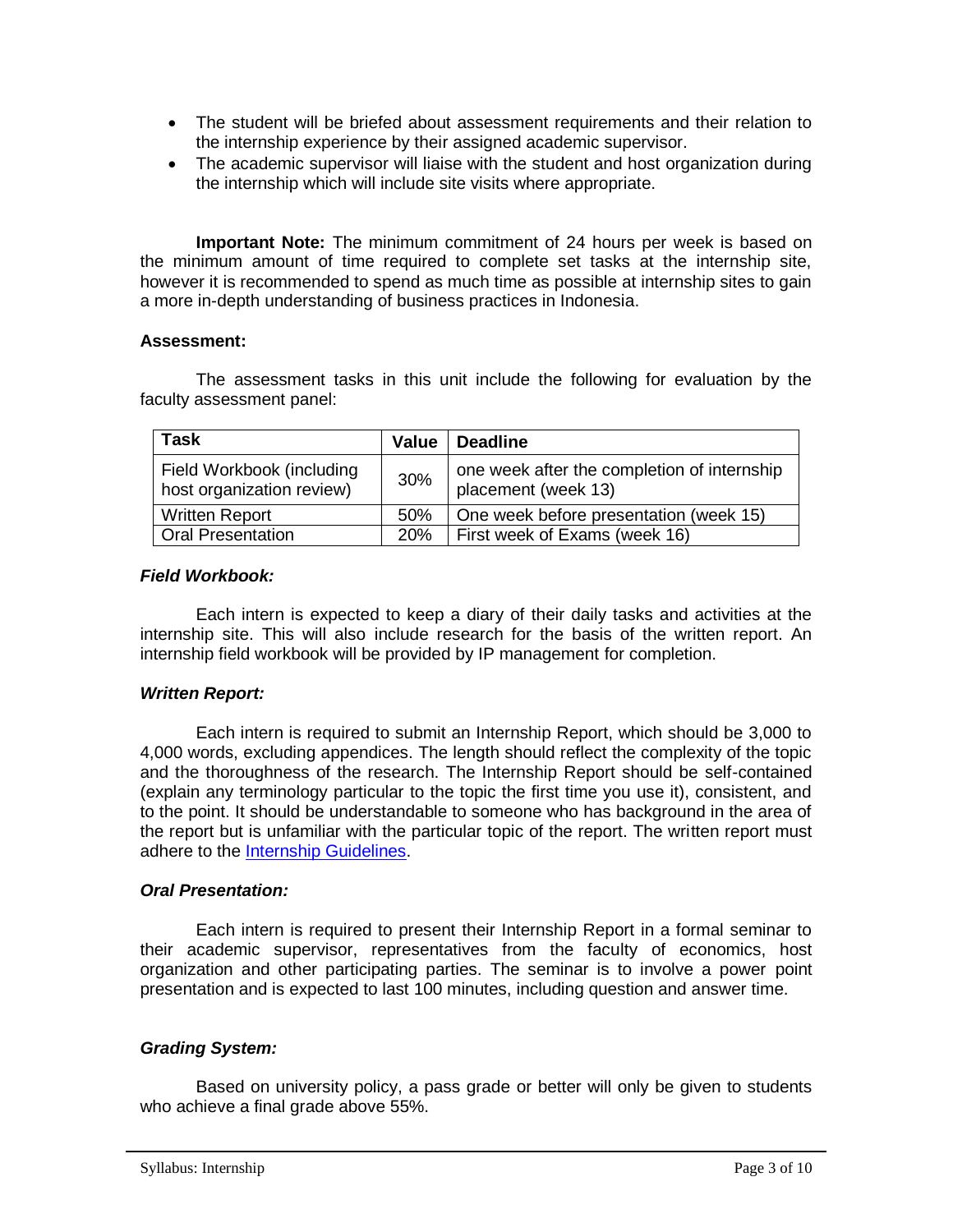| <b>Total</b> | Grade     | <b>Total</b> | Grade        |
|--------------|-----------|--------------|--------------|
| $86 - 100$   | A         | $61 - 63$    | $C+$         |
| $83 - 85$    | A-        | $56 - 60$    | $\mathsf{C}$ |
| $80 - 82$    | A/B       | $53 - 55$    | $C -$        |
| $76 - 79$    | $B+$      | $49 - 52$    | C/D          |
| $71 - 75$    | B         | $45 - 48$    | D+           |
| $68 - 70$    | <b>B-</b> | $35 - 44$    | D            |
| $64 - 67$    | B/C       | $0 - 34$     | Е            |

#### *Policy on assessment:*

Assessment tasks will not be accepted after the due date unless arrangements for an extension of time have been made prior to the due date. If you do not agree with the result that you achieve for any piece of assessment for this subject please contact the lecturer immediately. You have a right to know the reasons why your work has received a certain grade and to request it be reassessed if you believe it has been unfairly assessed.

#### **Warning Concerning Academic Misconduct:**

The International Program expects all students and staff to act with honesty and integrity in all matters. That means being truthful and recognising the intellectual ownership of other people's words, ideas, research findings and information. To not do so academically dishonest and may incur a range of penalties. Academic misconduct includes plagiarism, collusion, cheating in examinations, misappropriating the research of others and misrepresenting research findings.

#### *What is plagiarism?*

Plagiarism is the using of another person's ideas or expressions without appropriate acknowledgment and presenting these ideas or forms of expression as your own. It includes not only written works such as books or journals, but data or images that may be presented in tables, diagrams, designs, plans, photographs, film, music, formulae, web sites and computer programs. Plagiarism includes the use of the work of lecturers or other students as your own without acknowledgment. Self-plagiarism is the reuse of your own work without indicating that you have reused it.

#### *Quoting and Paraphrasing:*

A quote occurs when you use 5 or more words from another source exactly as the words appear in the original. You are allowed to incorporate quotes from the work of others into your work. However, only up to 10% of your work can be quoted. A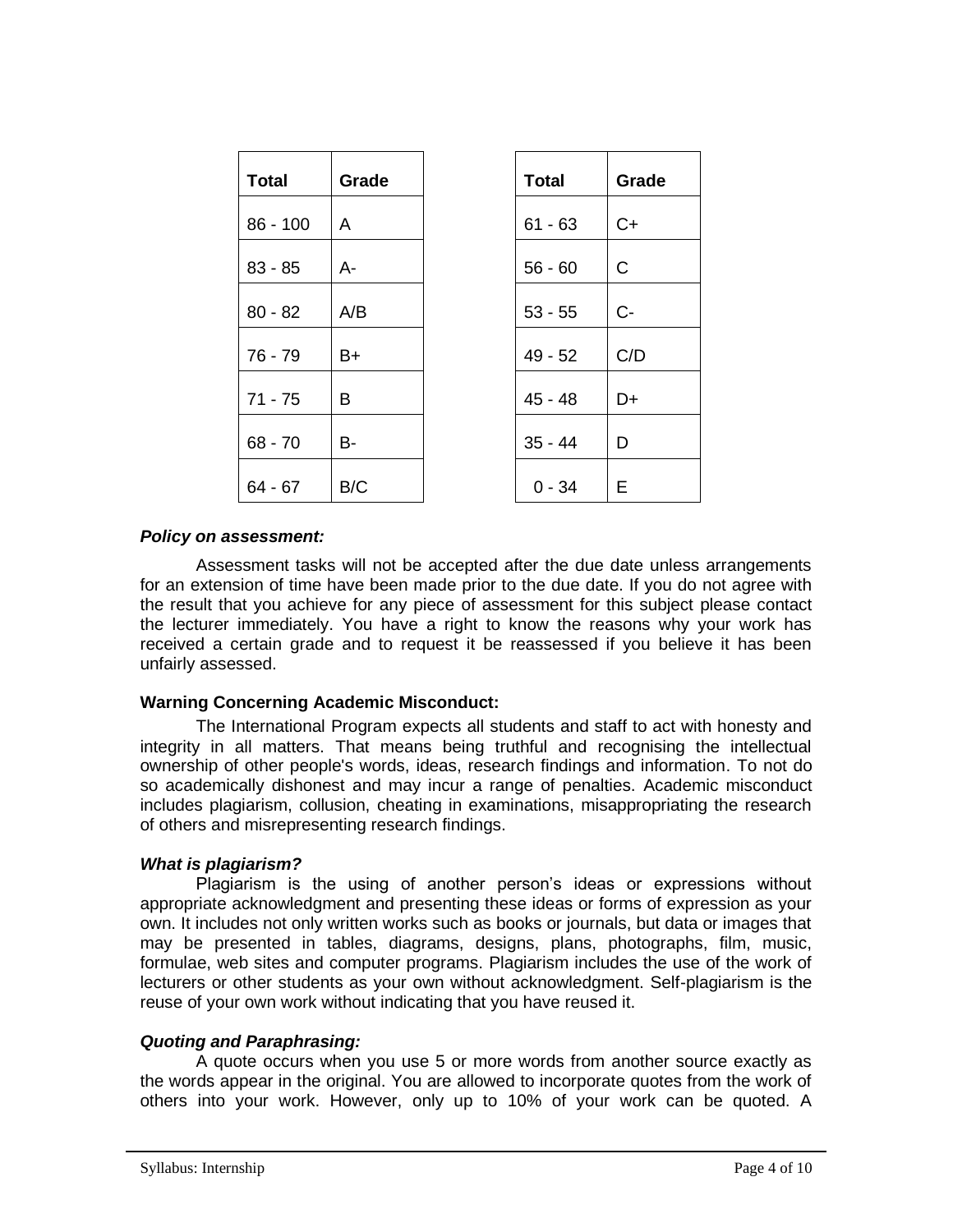paraphrase is restating what someone else has said or written *using your own words*. A paraphrase is not achieved by simply altering the words from another source slightly. A slight rewording is still effectively a quote. You must either:

- Provide an *exact* quote (and indicate that it is a quote)

- Provide an appropriate paraphrase of the ideas in your words.

An appropriate paraphrase is normally achieved by reading and taking notes, then *closing the book and writing your own words*.

#### *What is collusion?*

Collusion involves working with others with the intention of deceiving examiners about who actually completed the work. For example, if a student employs someone else to do their work for them, that would constitute collusion. Or if one student willingly allows another student to copy their work for an individual assessment task, that would constitute collusion. In that case both students may have committed an academic offence. Collusion is not the same as collaboration. Collaboration is working together on a task; collusion is doing so in an unauthorised manner. What is authorised varies from task-to-task. For example, collaboration is allowed or expected on many assignments, but for other tasks such as exams and some in-class or online tests no collaboration is allowed. If you have any doubt about what constitutes authorised and unauthorised collaboration on a particular task you should consult IP management.

#### *Avoiding plagiarism:*

Plagiarism is avoided by appropriately acknowledging sources of your ideas or expressions. In this unit this entails:

1. Providing an in-text citation using the APA referencing system at the place where any idea or expression from another source is used, whether directly quoted or paraphrased; and

2. Clearly indicating where material is directly quoted (a direct quote occurs if 5 or more words from another source are used exactly as they are used in the original) by using quotation marks for short quotes or indenting for longer quotes; and

3. Providing a full reference to the source in a list of references at the end of the work, again using the APA referencing system.

**Important Note:** the *APA Referencing Guide* can be obtained from IP management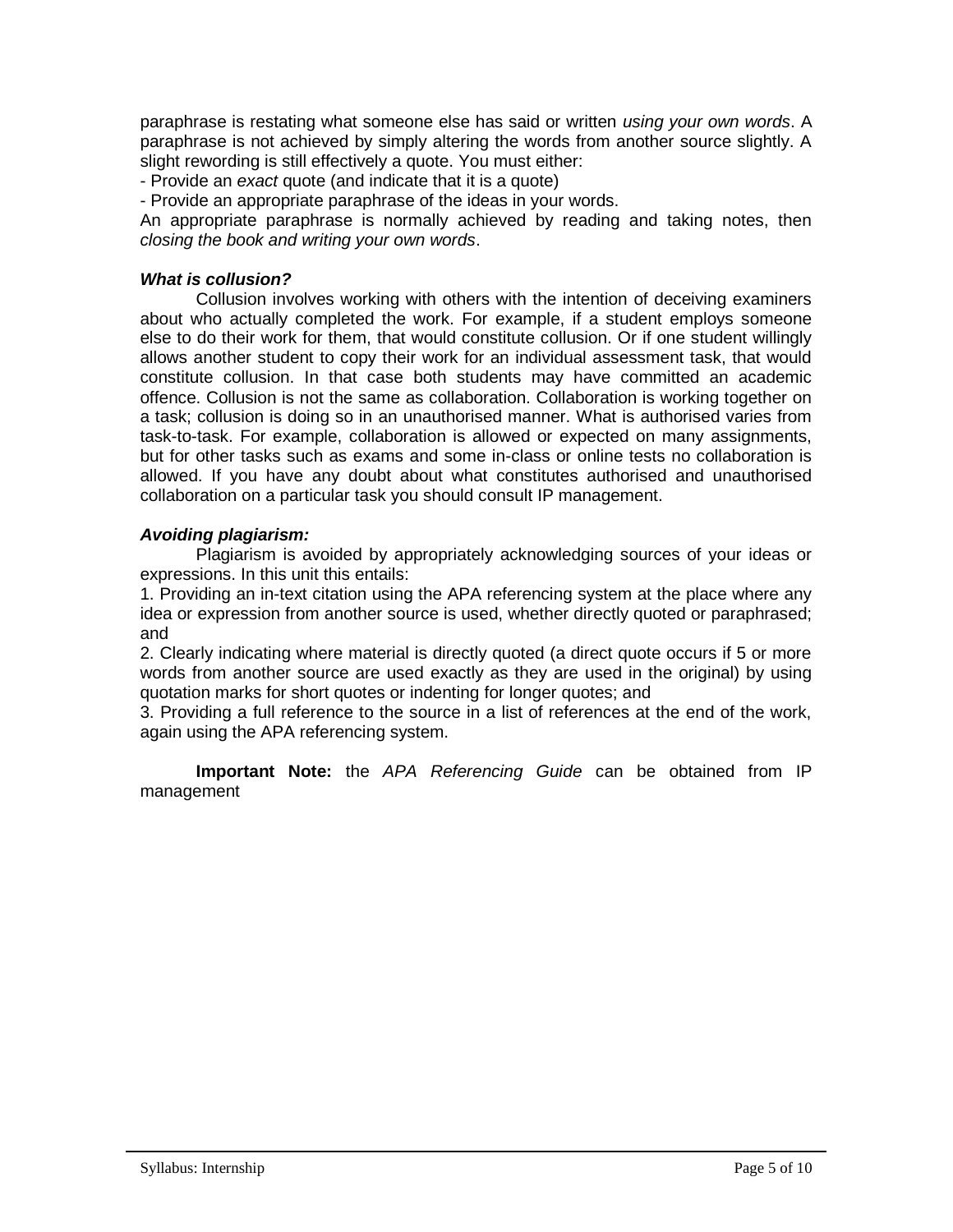### **ATTACHMENT**

#### **ATTACHMENT 1: INTERNSHIP GUIDELINES**

<span id="page-5-0"></span>Internship Process

The process of the internship consists of the following steps:

- 1. making a proposal
- 2. conducting the internship
- 3. writing a work report
- 4. a formal presentation of the report
- 5. revision of the report (if needed) based on the examiner team's feedback
- 6. assessment

Proposing Procedure

- 1. Students have to completed the academic pre-requisites before conducting the internship (In general all ACICIS students will be automatically admitted)
- 2. Students register at International Program's Academic Division by filling in the form provided
- 3. When all requirements are met, the internship placement info will be announced, and students will be provided with contact detail.
- 4. Under the supervision of a supervisor, students will make a TOR that will provide guidance for the conduct of the internship
- 5. The TOR includes:
	- Data of personal information about the students, supervisor, and his/ her internship partner for example name, address, telephone number, fax number, email, etc
	- A short description of the proposed internship such as its objectives, target, and a description of the company profile where the internship is to take place
	- Internship Schedule, includes starting date, target completion date, and time allocation
	- Outline of the planned activities (per week)

Conduct of the Internship

- 1. To attend host organizations during 9 weeks with 8 hours per day (minimum) for 3 days per week to fulfill the minimum of 216 internship hours. And students must make a final internship report for 30 hours so that the total hours should be 246 hours.
- 2. To facilitate necessary data documentation and project management activities, students must complete the work book provide by the IP Management
- 3. During the program, it is an obligation for students to hold a consultations with his/ her supervisor
- 4. To complete the program, students must complete a form stating that they have completed the program. This must be signed by the student, his/ her supervisor, and the company supervised.

Standardized Content of Report

1. After the completion of the placement at the company, students must write a work report of between 3000 and 4000 words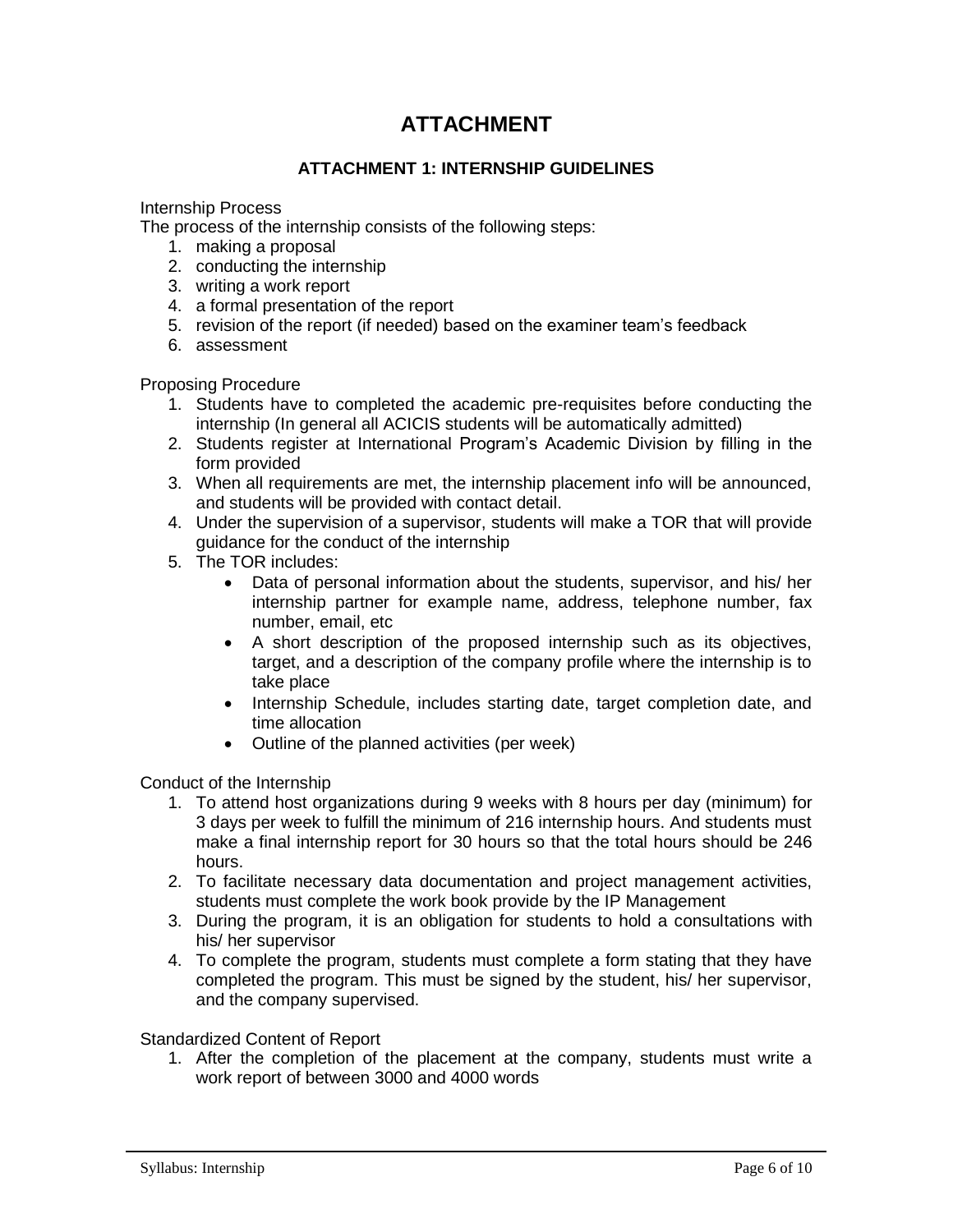- 2. A work report is a detailed explanation of the internship program that has already been recorded in his/ her work book. The report is not a scientific paper of a product produced.
- 3. A work report must contain the following elements:
	- Introduction: a short description of the internship objectives and company profile
	- The report must contain a description of the conduct of the internship based on the information recorded in the work book, a short analysis of student's findings, and students' impression of the company
	- Conclusion and suggestion
	- Bibliography
	- Appendices, that consist of TOR, the work book, and statement of completion the internship
- 4. The report must be submitted to the supervisor at the latest by 2 (two) weeks after completing of the internship.
- 5. Students must submit 3 (three) copies of the report
- 6. If the report is submitted after the 2 (two) weeks, it will result in a reduction of the students' grade by 1 (one) grade per week.

#### **Presentation**

The internship report must be presented to the examiner team.

The examiner team consists of 2 (two) people appointed by the Faculty of Economics. The examiner team will include the supervisor.

Maximum duration of the presentation is 30 (thirty) minutes, and will be followed by question and answer session.

Revision of the Report

- 1. During the presentation, the examiners can suggest revisions for the report.
- 2. The final decision, regarding whether the report must be revised or not, is based on the supervisor's consideration.
- 3. The maximum time for revision of the report is two weeks after the presentation.

Assessment (based on the syllabus)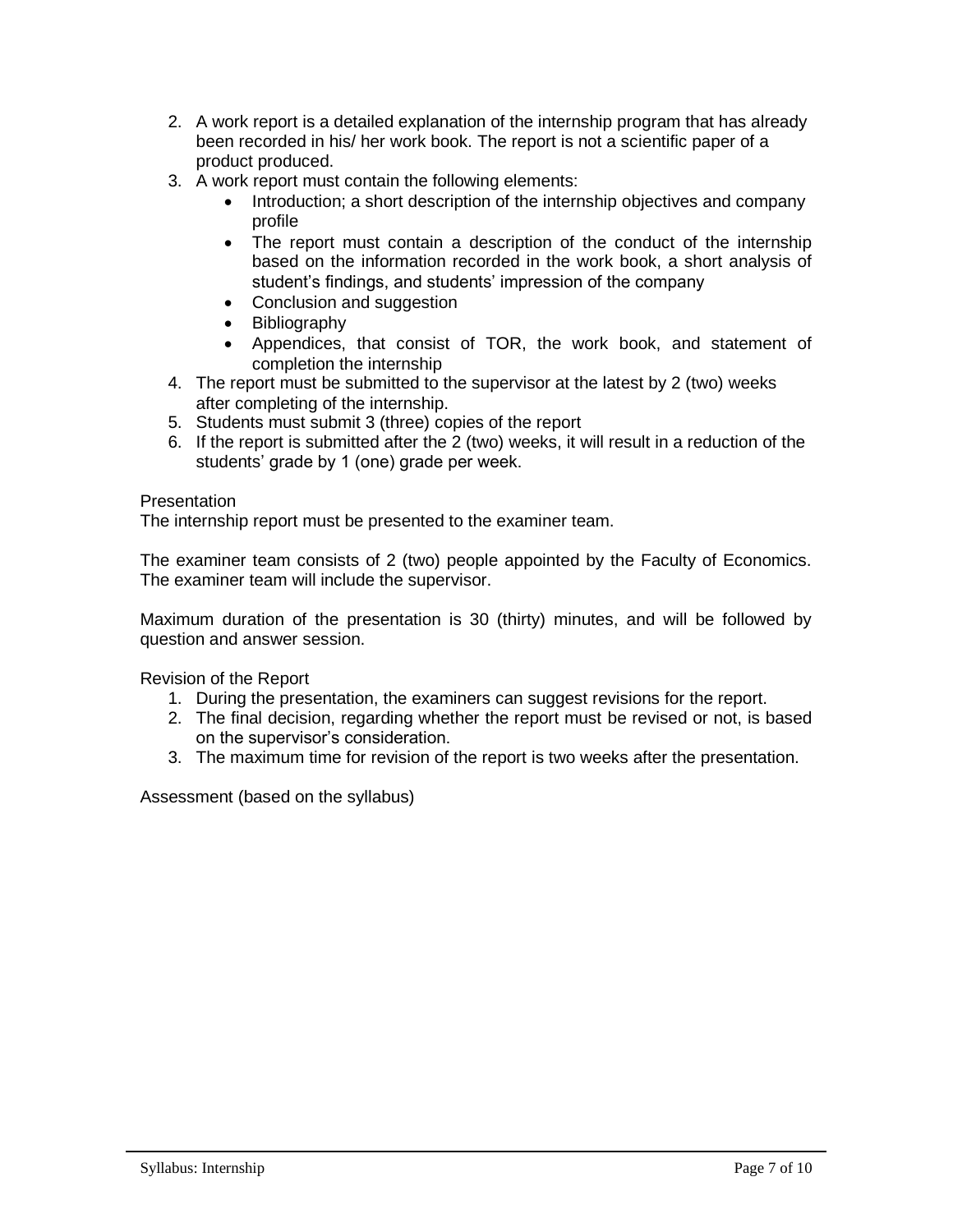#### **ATTACHMENT 2: INTERNSHIP SITES**

#### **1. Jogja TV**

You will work with the news team, so will go to whichever area is making news. This provides an excellent opportunity to not only get experience as a part of a news team, but also to gain a rich understanding of the issues that make news in Yogyakarta. You will also most probably have the opportunity to present on the network's English Hour.

#### **2. Rifka Annisa (Require to have basic skill of Bahasa)**

The goals of the organisation are:

- Provide counseling service to the women and children survivor of violence
- Organize people in the community in order to be able to handle violence against women cases in their own community.
- Conduct a strategic movement to achieve a significant change in some policies whether at national level or provincial level.
- Strengthening a network with other service providers for women and children victims of violence and also with people in organizations.
- Strengthening internal and external capacity
- Economic empowering for survivor.

#### **3. PKBI**

It was established on December 23, 1957 in Jakarta, as a nongovernmental organization (NGO), concern for the safety of mother and child. Then in 1967 PKBI became the member of International Family Planning Federation (London). Previously PKBI DIY is only a training center, but in its development, PKBI DIY is able to develop good programs for husbands / wives, and unmarried women. Then, the program is expanded to reach communities such as transvestites, gay, domestic workers, sex workers, and pedicab drivers.

#### **4. RSAD (Required to master an intermediate Bahasa skill)**

You will work closely with the street children by developing programs related to communication and living skills for them. The programs can be (1) teaching them Basic English so that this will provide them experience in the use of English directly from the native speaker (some of them are studying in elementary and junior high schools), (2) developing activities for them such as demonstrating how to make something (can be foods from Australia, handicrafts, etc), (3) sharing experience how life in Australia is and its culture, (4) field trip, accompanied by the street children, to show their daily activities and their performance, and some interesting places close to the shelter. Other activities that might be useful for the street children may also be conducted, please feel free to discuss your idea with the RSAD Management.

#### **5. UNISI FM(Required to master an intermediate Bahasa skill)**

Known as 'the exciting radio' station amongst the student population of Yogyakarta, Unisi FM understands the challenges that lie ahead in future radio broadcasting. The importance of 'media activation' and the nurturing of young intellectuals both on and off the air has seen students play a more active role in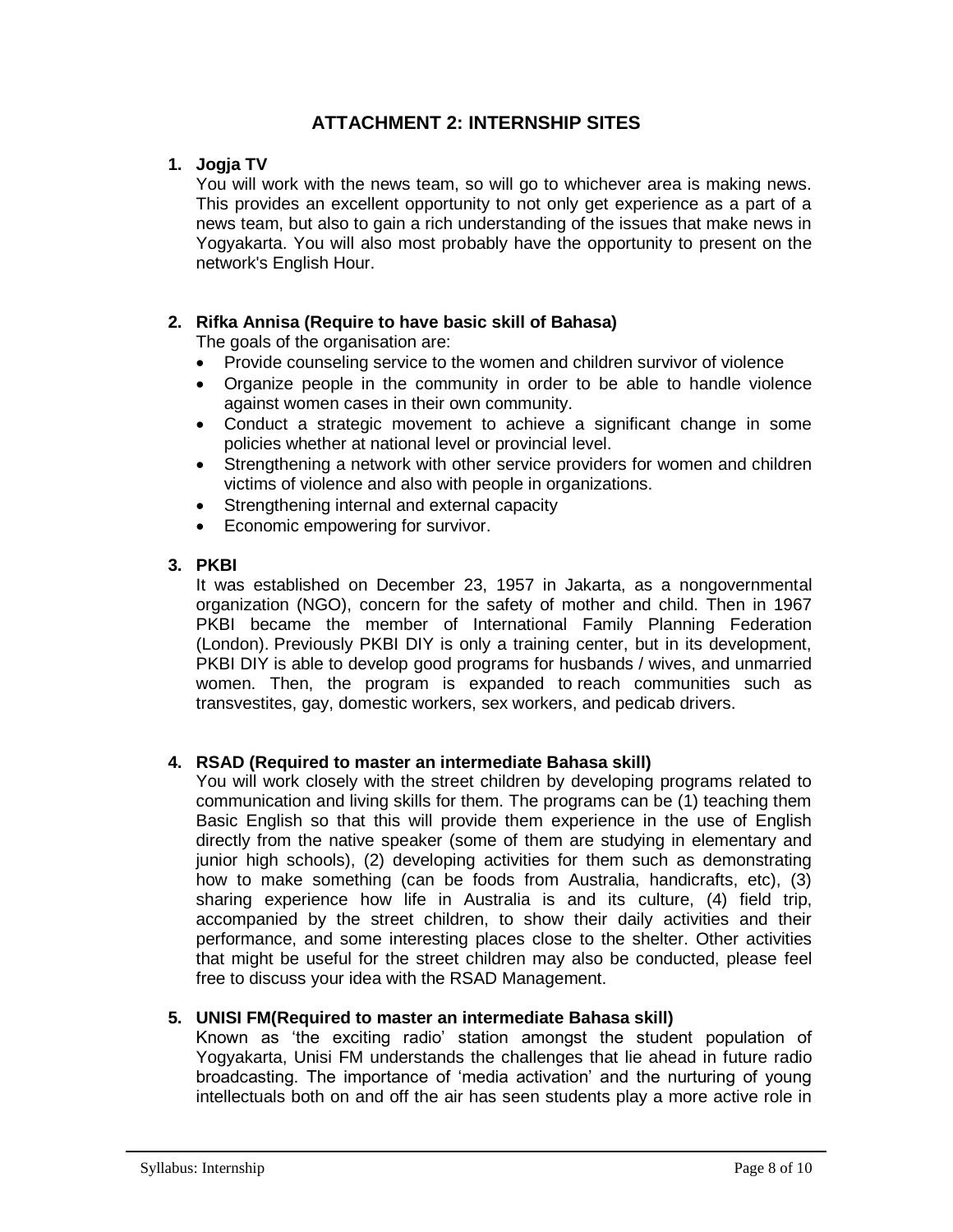the stations development, which has also helped ensure weekly programs become more relevant, thought provoking and entertaining.

Interns are initially expected to observe and participate in all departments of Unisi FM to gain an understanding of the organization as a whole. However, they will then be required to choose one or more of the following units to form the basis of their internship.

#### **6. LKBH UII / LBH Jogja**

The Legal Aid and Consultation Institute (LACI) or *Lembaga Konsultasi dan Bantuan Hukum (LKBH)* of the Law Faculty at UII was established in 1978, while Jogja Legal Aid (*LembagaBantuanHukum*) was established in 1981. The presence of LACI has proven to be significant amidst legal issues prevalent in Indonesian society, as it constantly carries out community development projects to create a strong and independent community. The three main programs of LACI in developing the community include, Legal Education, Legal Consultations and Legal Aid. Through these programs, lecturers, students and alumni of the Law Faculty, uphold their duty to society by participating in community awareness seminars encompassing legal rights and community development.

Through the internship program at this institution, interns may participate in the legal education throughout the community of Yogyakarta, assist in giving legal consultations, witness trials, express opinions on radio programs and discuss, in greater detail, Indonesian law alongside secular law. Interns will be capable of understanding the legal processes and procedures including court proceedings of current cases. It is hoped, interns with a specialisation in business, as opposed to law, will focus on assessing the management and operation of LACI so business strategies and marketing plans can be formulated to ensure LACI continues to maintain the funding and community support it requires.

#### **7. PROJECT CHILD**

Project Child Indonesia is a locally-run, community-based NGO, working to alleviate poverty in the coastal and riverside communities of Indonesia. These communities are most vulnerable concerning natural disasters and increasing pollution. The SekolahPantai (Beach School) and Sekolah Sungai (River School) focus on teaching children about basic health and the environment. In doing so, Project Child passionately promotes and empowers Indonesian and international volunteers to ensure the sustainable improvement of the living conditions of the children and wider community. The organization is founded on a belief that every individual can help another in their own way. Project Child is driven by honesty, accountability and community participation.

Interns are generally assigned to help this organization to do fund-raising event, teaching English for kids and some other works that should be discussed before internship start to match the organization needs with the competence of interns. There is no specific background required for those who want to do internship in Project Child.

#### **8. SAPDA**

SAPDA is a non-governmental organization which is striving to help the lives of women, children and people with disabilities in Jogja with Research, Policy advice, Advocacy and Campaigns. This organization was established at Juli